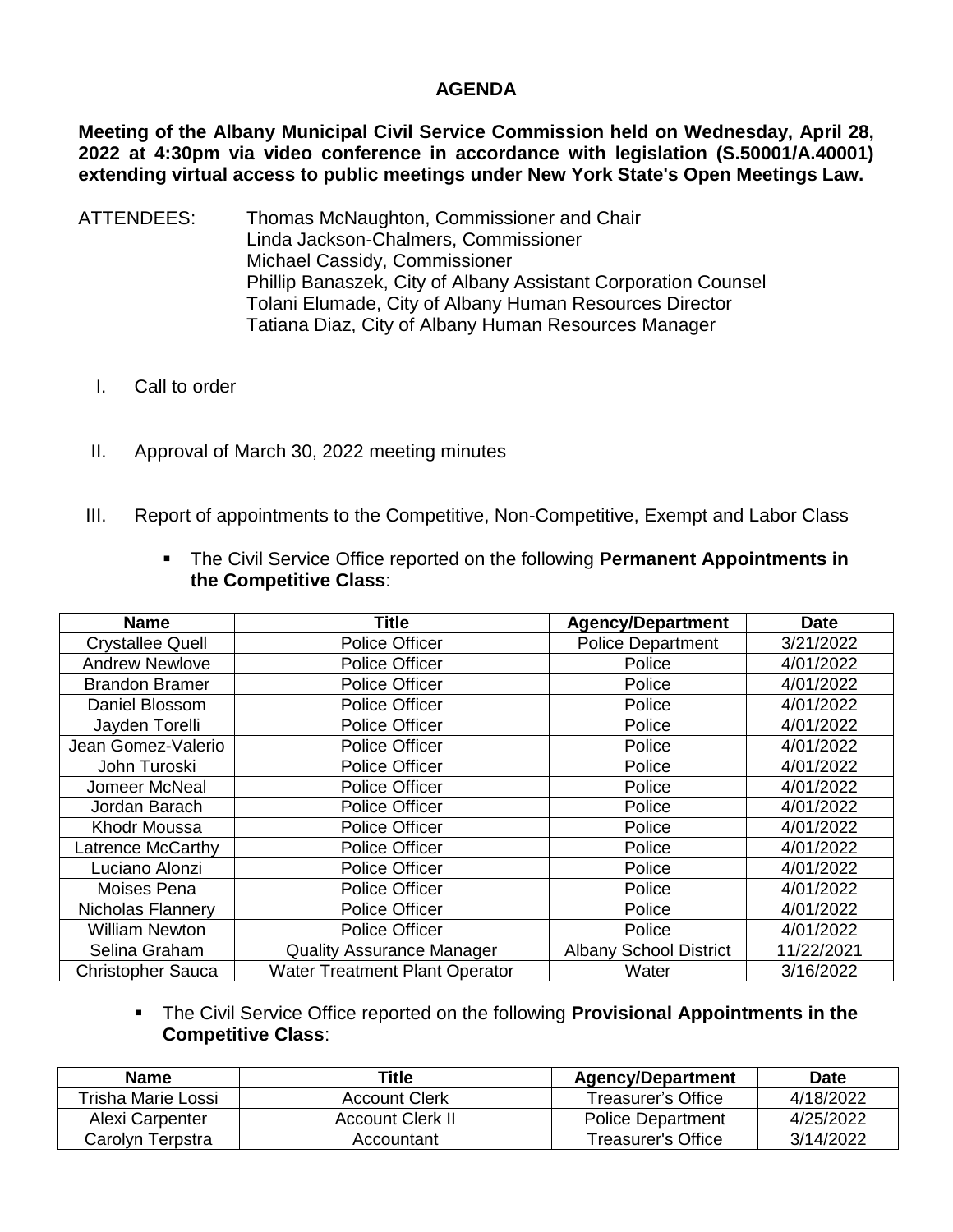City of Albany Municipal Civil Service Commission April 28, 2022 Meeting Agenda

| <b>Name</b>           | <b>Title</b>                           | <b>Agency/Department</b>       | <b>Date</b>                                                                                                                                                                                                                                                                        |
|-----------------------|----------------------------------------|--------------------------------|------------------------------------------------------------------------------------------------------------------------------------------------------------------------------------------------------------------------------------------------------------------------------------|
| Amanda Hart           | <b>Accountant I</b>                    | <b>Albany Housing</b>          | 3/30/2022                                                                                                                                                                                                                                                                          |
|                       |                                        | Authority                      | 4/18/2022<br>4/18/2022<br>11/8/2021<br>3/4/2022<br>3/18/2022<br>3/21/2022<br>3/16/2022<br>4/18/2022<br>3/28/2022<br>4/4/2022<br>12/17/2021<br>3/10/2022<br>3/14/2022<br>8/31/2021<br>8/31/2021<br><b>Albany School District</b><br>3/21/2022<br>3/28/2022<br>4/4/2022<br>4/14/2022 |
| Eugene Terrell        | Analyst                                | Audit                          |                                                                                                                                                                                                                                                                                    |
| <b>Shantal Plass</b>  | <b>Auditor</b>                         | Audit & Control                |                                                                                                                                                                                                                                                                                    |
| Lashanda Logan        | <b>Clerk Typist</b>                    | <b>Albany School District</b>  |                                                                                                                                                                                                                                                                                    |
| <b>Phoebe Dortic</b>  | <b>Clerk Typist</b>                    | <b>Albany School District</b>  |                                                                                                                                                                                                                                                                                    |
| Ebony Gadson          | <b>Clerk Typist</b>                    | <b>Albany School District</b>  |                                                                                                                                                                                                                                                                                    |
| Karah Signorelli      | <b>Clerk Typist</b>                    | <b>Albany School District</b>  |                                                                                                                                                                                                                                                                                    |
| Jasmine Higgins       | <b>Community Outreach Coordinator</b>  | Mayor's Office                 |                                                                                                                                                                                                                                                                                    |
| Colby Schrom          | Dispatcher                             | Water & Water Supply           |                                                                                                                                                                                                                                                                                    |
| Michael Pakatar       | <b>Field Manager</b>                   | Recreation                     |                                                                                                                                                                                                                                                                                    |
| <b>Charles Gold</b>   | Human Resources Generalist III         | <b>Administrative Services</b> |                                                                                                                                                                                                                                                                                    |
| Jonathan Kociuba      | <b>Office Manager</b>                  | <b>Albany School District</b>  |                                                                                                                                                                                                                                                                                    |
| Corey Johson          | Public Works Foreperson                | <b>General Services</b>        |                                                                                                                                                                                                                                                                                    |
| <b>Brian Diamond</b>  | <b>Purchasing Agent</b>                | <b>Administrative Services</b> |                                                                                                                                                                                                                                                                                    |
| <b>Katrina Hinds</b>  | Receptionist                           | <b>Albany School District</b>  |                                                                                                                                                                                                                                                                                    |
| Lillian Trimino-      |                                        |                                |                                                                                                                                                                                                                                                                                    |
| Carrero               | Receptionist                           |                                |                                                                                                                                                                                                                                                                                    |
| Cynthia Carter        | Receptionist                           | <b>Albany School District</b>  |                                                                                                                                                                                                                                                                                    |
| <b>Michael Banks</b>  | <b>Recreation Facilities Manager</b>   | Recreation                     |                                                                                                                                                                                                                                                                                    |
| Nashema Scott         | <b>Senior Services Coordinator</b>     | Recreation                     |                                                                                                                                                                                                                                                                                    |
| Jayme Murphy          | <b>Water Meter Reader</b>              | Water                          |                                                                                                                                                                                                                                                                                    |
| Jose Vega             | <b>Water Meter Reader</b>              | Water                          | 4/25/2022                                                                                                                                                                                                                                                                          |
| <b>William Casner</b> | <b>Watershed Operations Technician</b> | Water                          | 4/18/2022                                                                                                                                                                                                                                                                          |

 The Civil Service Office reported on the following **Non-Competitive Class** appointments:

| <b>Name</b>                        | <b>Title</b>                       | <b>Agency/Department</b>      | <b>Date</b> |
|------------------------------------|------------------------------------|-------------------------------|-------------|
| <b>Taroame Bussey</b>              | <b>Building Maintenance Worker</b> | <b>Albany School District</b> | 2/14/2022   |
| Christopher Di'Novo                | <b>Building Maintenance Worker</b> | <b>Albany School District</b> | 3/7/2022    |
| Rahmel Spann                       | <b>Building Maintenance Worker</b> | <b>Albany School District</b> | 3/7/2022    |
| Jesus Espinoza-<br><b>Navarett</b> | <b>Building Maintenance Worker</b> | <b>Albany School District</b> | 3/28/2022   |
| Naseer Pompey                      | <b>Community Aide</b>              | <b>Police Department</b>      | 4/11/2022   |
| Shadrack Nsegiymva                 | <b>Community Aide</b>              | <b>Police Department</b>      | 4/11/2022   |
| <b>Justus Churco</b>               | <b>Equipment Operator III</b>      | Water                         | 4/20/2022   |
| Jahlil Young                       | <b>Hall Monitor</b>                | <b>Albany School District</b> | 12/6/2021   |
| Ji'ir Briceus                      | <b>Hall Monitor</b>                | <b>Albany School District</b> | 1/31/2022   |
| Tanaja Haggray                     | <b>Hall Monitor</b>                | <b>Albany School District</b> | 1/31/2022   |
| <b>Hi-Quavia Tarver</b>            | <b>Hall Monitor</b>                | <b>Albany School District</b> | 2/4/2022    |
| <b>Felix Correa</b>                | <b>Hall Monitor</b>                | <b>Albany School District</b> | 2/7/2022    |
| Nijai Hall                         | <b>Hall Monitor</b>                | <b>Albany School District</b> | 2/7/2022    |
| <b>Robin Stokes</b>                | <b>Hall Monitor</b>                | <b>Albany School District</b> | 2/11/2022   |
| Raphael Burton                     | <b>Hall Monitor</b>                | <b>Albany School District</b> | 2/14/2022   |
| Denia Varona                       | <b>Hall Monitor</b>                | <b>Albany School District</b> | 3/4/2022    |
| Kibresha Gailliard                 | <b>Hall Monitor</b>                | <b>Albany School District</b> | 3/4/2022    |